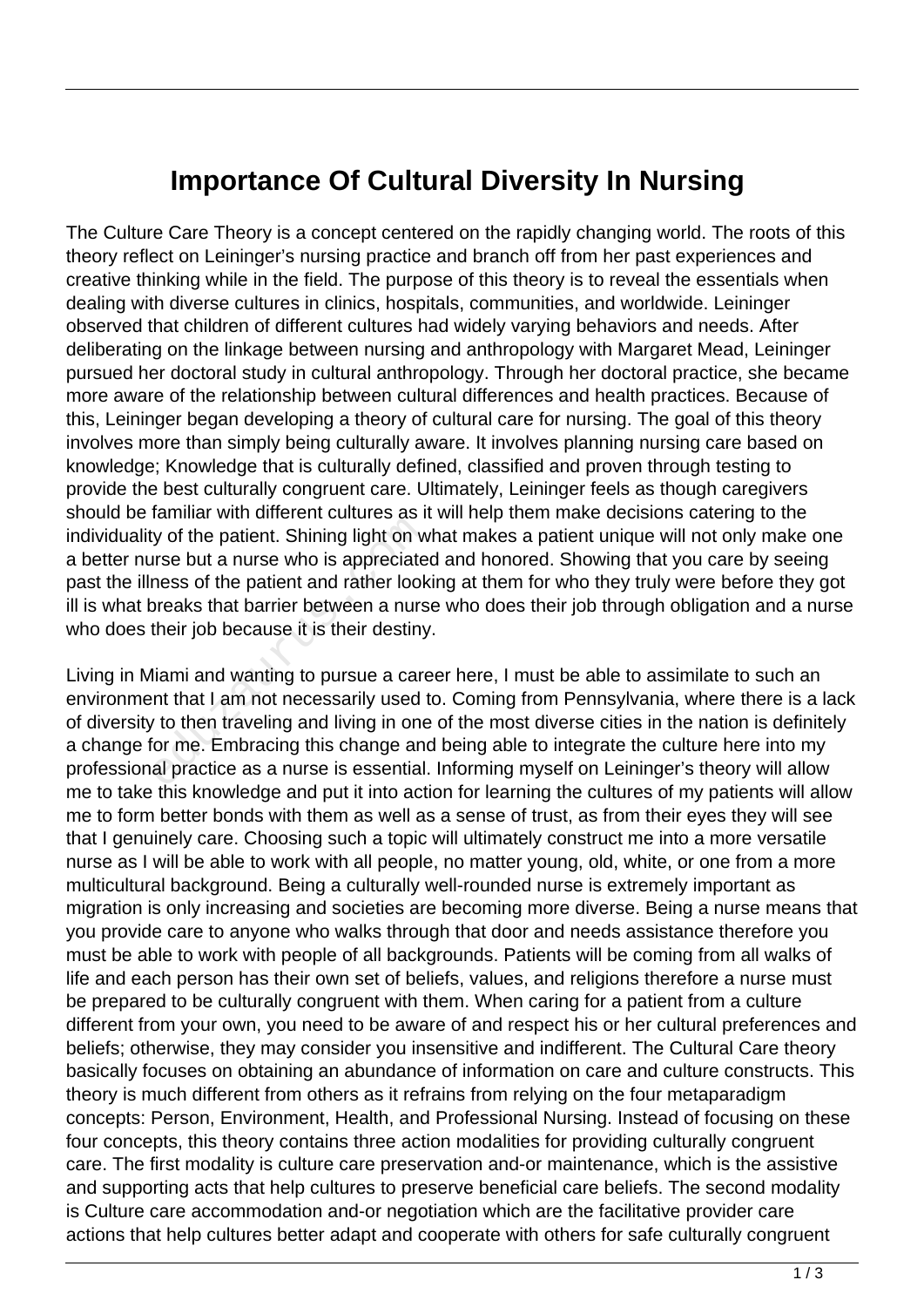care. The third modality is Culture care repatterning and-or restructuring which are the enabling actions that help healthcare professionals to reorder and modify their lifeways and institutions for better health care patterns, practices, or outcomes (Leininger 1991 a/b, 1995). The goal Leininger wanted to reach was to challenge nurses to find specific and holistic care used by different cultures and to discover and use culturally based research care knowledge.

The Culture Care Theory acts as a major influence on nurses as it guides them to conceptual thinking, practice, and research. "Leininger encouraged nurses to use creativity to discover cultural aspects of human needs and to use these findings to make culturally congruent therapeutic decisions" (Leininger 1991). With that being said, as I prepare for clinical in the upcoming term, I want to look up to this theory as a guide towards me becoming something more than just a nurse. Rather, as a nurse who is not only selfless but also one who takes responsibility for their actions, and for as long as I am responsible, I will make sure that every patient I meet gets the care that they deserve. How will I do this? As I go through clinical I will find the necessary time to research and observe cultures all around me. I will learn culture as if it were my own and use my knowledge to my advantage. For instance, individuals from Asia perceive another's faced as angrier, unapproachable, and unpleasant when making direct eye contact. In fact, some deem it belittling and rude. Now if a nurse was not knowledgeable on Asian culture, they could potentially make their patient feel uncomfortable and this could also result in the patient feeling as though they are incompetent and may even request a new nurse. Coming in, having researched such cultures, I will be able to prevent such an event from occurring and could even go above and beyond their expectations. I see myself doing research on the diets of their cultures and using this as a tool to determine what vitamins and nutrients they may be lacking as well as using their diet to make sure the food they receive from day to day is to their liking to ensure that they are getting the adequate intake of nutrients to take their medications. This is especially important for those who cannot communicate properly because we somehow need to get a general idea of how they live their life, but through research, I can obtain information on what they may be eating though there are always exceptions. If someone from a different culture isn't getting food that they are used to or that they have never seen before, they will more than likely refrain from eating it, which is a problem. We must make sure they are eating otherwise they simply won't get better. Through applying culturally congruent care, I will be able to ensure that my patients are comfortable and feel at home regardless of the unfortunate circumstances. fact, some deem it belittling and r<br>ure, they could potentially make th<br>e patient feeling as though they an<br>, having researched such cultures<br>and could even go above and bey<br>s of their cultures and using this a<br>be lacking

People of different cultures have their own set of beliefs, values, and practices. The differences that make them unique can sometimes make it challenging to offer health care that accommodates each individual, but at least trying to be culturally aware can help in some aspects. As one may not know, different cultures believe in different treatments, so a treatment feasible for one may not be ideal for another. This is all the more reason why nurses must be sensitive when treating patients and should always put forth what is in the best interest of the patient rather than themselves. In a given scenario where a patient may deny a treatment because it is against their beliefs and lifestyle, a nurse must be prepared to reconstruct their plan to accommodate the needs of the patients. Given this circumstance, one must consider all options and negotiate with the patient. If I were in this situation, before treatment even began, I would go about learning more about my patient through an interview technique. I would start by using an indirect approach, meaning that I would externalize questions by referencing problems in others. This would allow the patient to open up and though a traditional patient may not be willing to discuss questions regarding their feelings and fears, they may be able to illustrate their concerns by discussing illness in others. Saying things like, "Patients who are as ill as you are"